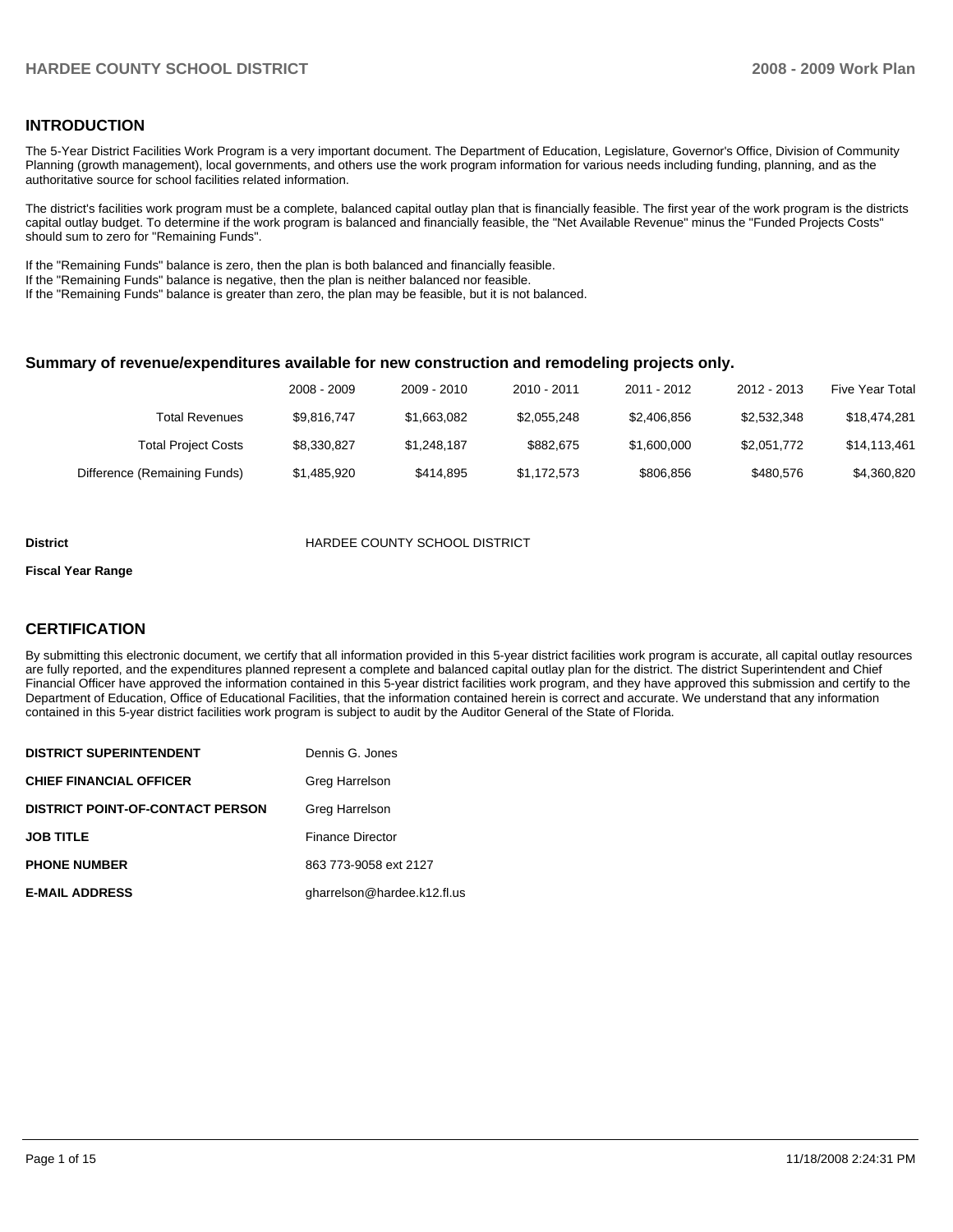# **Expenditures**

#### **Expenditure for Maintenance, Repair and Renovation from 2-Mills and PECO**

Annually, prior to the adoption of the district school budget, each school board must prepare a tentative district facilities work program that includes a schedule of major repair and renovation projects necessary to maintain the educational and ancillary facilities of the district.

|                                  | Item                                                                                                                                                                                                                                                                                                                                                                                    | 2008 - 2009<br><b>Actual Budget</b> | $2009 - 2010$<br>Projected | 2010 - 2011<br>Projected | 2011 - 2012<br>Projected | 2012 - 2013<br>Projected | <b>Total</b> |  |  |  |
|----------------------------------|-----------------------------------------------------------------------------------------------------------------------------------------------------------------------------------------------------------------------------------------------------------------------------------------------------------------------------------------------------------------------------------------|-------------------------------------|----------------------------|--------------------------|--------------------------|--------------------------|--------------|--|--|--|
| <b>HVAC</b>                      |                                                                                                                                                                                                                                                                                                                                                                                         | \$260,000                           | \$300,000                  | \$360,000                | \$330,000                | \$340,000                | \$1,590,000  |  |  |  |
|                                  | Locations: HARDEE COMMUNITY EDUCATION CENTER, HARDEE COUNTY COMMUNITY & RECREATION CENTER, HARDEE JUNIOR HIGH<br>(OLD), HARDEE SENIOR HIGH, HARDEE SUPERINTENDENT'S OFFICE, MAINTENANCE DEPARTMENT, NORTH WAUCHULA<br>ELEMENTARY, PIONEER ACADEMY, TRANSPORTATION DEPARTMENT, WAUCHULA ELEMENTARY, ZOLFO ELEMENTARY                                                                     |                                     |                            |                          |                          |                          |              |  |  |  |
| Flooring                         |                                                                                                                                                                                                                                                                                                                                                                                         | \$40,500                            | \$30.000                   | \$30,000                 | \$30,000                 | \$30,000                 | \$160,500    |  |  |  |
| Locations:                       | HARDEE COMMUNITY EDUCATION CENTER, HARDEE COUNTY COMMUNITY & RECREATION CENTER, HARDEE JUNIOR HIGH<br>(OLD), HARDEE SENIOR HIGH, HARDEE SUPERINTENDENT'S OFFICE, MAINTENANCE DEPARTMENT, NORTH WAUCHULA<br>ELEMENTARY, PIONEER ACADEMY, TRANSPORTATION DEPARTMENT, WAUCHULA ELEMENTARY, ZOLFO ELEMENTARY                                                                                |                                     |                            |                          |                          |                          |              |  |  |  |
| Roofing                          |                                                                                                                                                                                                                                                                                                                                                                                         | \$26,000                            | \$15,000                   | \$15,000                 | \$15,000                 | \$15,000                 | \$86,000     |  |  |  |
| Locations:                       | HARDEE COMMUNITY EDUCATION CENTER, HARDEE COUNTY COMMUNITY & RECREATION CENTER, HARDEE JUNIOR HIGH<br>(OLD), HARDEE SENIOR HIGH, HARDEE SUPERINTENDENT'S OFFICE, MAINTENANCE DEPARTMENT, NORTH WAUCHULA<br>ELEMENTARY, PIONEER ACADEMY, TRANSPORTATION DEPARTMENT, WAUCHULA ELEMENTARY, ZOLFO ELEMENTARY                                                                                |                                     |                            |                          |                          |                          |              |  |  |  |
| Safety to Life                   |                                                                                                                                                                                                                                                                                                                                                                                         | \$0                                 | \$0                        | \$0                      | \$0                      | \$0                      | \$0          |  |  |  |
|                                  | Locations: No Locations for this expenditure.                                                                                                                                                                                                                                                                                                                                           |                                     |                            |                          |                          |                          |              |  |  |  |
| Fencing                          |                                                                                                                                                                                                                                                                                                                                                                                         | \$14,000                            | \$8,000                    | \$8,000                  | \$8,000                  | \$8,000                  | \$46,000     |  |  |  |
|                                  | Locations: HILLTOP ELEMENTARY/HARDEE JUNIOR HIGH                                                                                                                                                                                                                                                                                                                                        |                                     |                            |                          |                          |                          |              |  |  |  |
| Parking                          |                                                                                                                                                                                                                                                                                                                                                                                         | \$0                                 | \$0                        | \$0                      | \$0                      | \$0                      | \$0          |  |  |  |
|                                  | Locations: No Locations for this expenditure.                                                                                                                                                                                                                                                                                                                                           |                                     |                            |                          |                          |                          |              |  |  |  |
| Electrical                       |                                                                                                                                                                                                                                                                                                                                                                                         | \$27,938                            | \$10,000                   | \$50,000                 | \$30,000                 | \$30,000                 | \$147,938    |  |  |  |
|                                  | Locations: BOWLING GREEN ELEMENTARY, HARDEE JUNIOR HIGH (OLD), HARDEE SENIOR HIGH, NORTH WAUCHULA ELEMENTARY,<br>WAUCHULA ELEMENTARY, ZOLFO ELEMENTARY                                                                                                                                                                                                                                  |                                     |                            |                          |                          |                          |              |  |  |  |
| Fire Alarm                       |                                                                                                                                                                                                                                                                                                                                                                                         | \$0                                 | \$12,000                   | \$12,000                 | \$12,000                 | \$12,000                 | \$48,000     |  |  |  |
|                                  | Locations: BOWLING GREEN ELEMENTARY, HARDEE COMMUNITY EDUCATION CENTER, HARDEE COUNTY COMMUNITY & RECREATION<br>CENTER, HARDEE JUNIOR HIGH (OLD), HARDEE SENIOR HIGH, HARDEE SUPERINTENDENT'S OFFICE, HILLTOP<br>ELEMENTARY/HARDEE JUNIOR HIGH, MAINTENANCE DEPARTMENT, NORTH WAUCHULA ELEMENTARY, PIONEER ACADEMY,<br>TRANSPORTATION DEPARTMENT, WAUCHULA ELEMENTARY, ZOLFO ELEMENTARY |                                     |                            |                          |                          |                          |              |  |  |  |
| Telephone/Intercom System        |                                                                                                                                                                                                                                                                                                                                                                                         | \$0                                 | \$0                        | \$0                      | \$0                      | \$0                      | \$0          |  |  |  |
|                                  | Locations: No Locations for this expenditure.                                                                                                                                                                                                                                                                                                                                           |                                     |                            |                          |                          |                          |              |  |  |  |
| <b>Closed Circuit Television</b> |                                                                                                                                                                                                                                                                                                                                                                                         | \$0                                 | \$0                        | \$0                      | \$0                      | \$0                      | \$0          |  |  |  |
|                                  | Locations: No Locations for this expenditure.                                                                                                                                                                                                                                                                                                                                           |                                     |                            |                          |                          |                          |              |  |  |  |
| Paint                            |                                                                                                                                                                                                                                                                                                                                                                                         | \$17,163                            | \$25,000                   | \$25,000                 | \$25,000                 | \$25,000                 | \$117,163    |  |  |  |
|                                  | Locations: BOWLING GREEN ELEMENTARY, HARDEE COMMUNITY EDUCATION CENTER, HARDEE COUNTY COMMUNITY & RECREATION<br>CENTER, HARDEE JUNIOR HIGH (OLD), HARDEE SENIOR HIGH, HARDEE SUPERINTENDENT'S OFFICE, HILLTOP<br>ELEMENTARY/HARDEE JUNIOR HIGH, MAINTENANCE DEPARTMENT, NORTH WAUCHULA ELEMENTARY, PIONEER ACADEMY,<br>TRANSPORTATION DEPARTMENT, WAUCHULA ELEMENTARY, ZOLFO ELEMENTARY |                                     |                            |                          |                          |                          |              |  |  |  |
| Maintenance/Repair               |                                                                                                                                                                                                                                                                                                                                                                                         | \$97,182                            | \$102,000                  | \$107,000                | \$114,000                | \$118,000                | \$538,182    |  |  |  |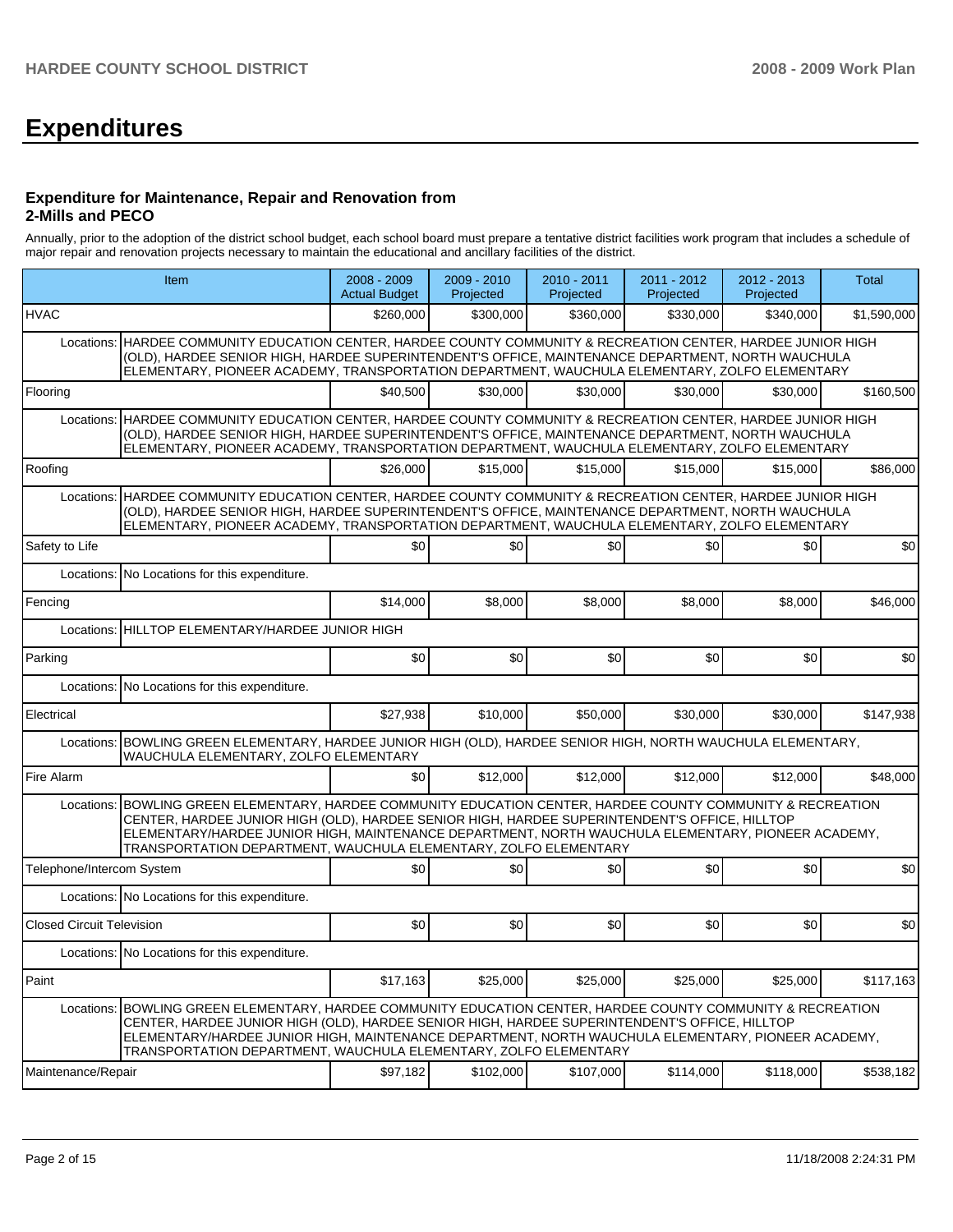| Locations: BOWLING GREEN ELEMENTARY, HARDEE COUNTY COMMUNITY & RECREATION CENTER, HARDEE JUNIOR HIGH (OLD), HARDEE<br>SENIOR HIGH, HARDEE SUPERINTENDENT'S OFFICE, HILLTOP ELEMENTARY/HARDEE JUNIOR HIGH, MAINTENANCE<br>DEPARTMENT, NORTH WAUCHULA ELEMENTARY, PIONEER ACADEMY, TRANSPORTATION DEPARTMENT, WAUCHULA<br><b>IELEMENTARY, ZOLFO ELEMENTARY</b> |  |  |  |  |  |  |  |  |  |
|--------------------------------------------------------------------------------------------------------------------------------------------------------------------------------------------------------------------------------------------------------------------------------------------------------------------------------------------------------------|--|--|--|--|--|--|--|--|--|
| \$2.733.783<br>\$578,000<br>\$607,000<br>\$482.783<br>\$502,000<br>\$564.000<br>Sub Total:                                                                                                                                                                                                                                                                   |  |  |  |  |  |  |  |  |  |

| IPECO Maintenance Expenditures | \$370,845 | \$445.355 | \$596,044 | \$563,819 | \$561,851 | \$2,537,914 |
|--------------------------------|-----------|-----------|-----------|-----------|-----------|-------------|
| Two Mill Sub Total:            | \$111.938 | \$56,645  | \$10.956  | \$181     | \$16,149  | \$195,869   |

No items have been specified.

| Total:<br>. | \$482,783 | \$502,000 | \$607,000 | \$564,000 | \$578,000 | <b>COL COL OU</b><br>ЭZ.<br>. ن |
|-------------|-----------|-----------|-----------|-----------|-----------|---------------------------------|
|-------------|-----------|-----------|-----------|-----------|-----------|---------------------------------|

#### **Local Two Mill Expenditure For Maintenance, Repair and Renovation**

Anticipated expenditures expected from local funding sources over the years covered by the current work plan.

| Item                                                    | 2008 - 2009<br><b>Actual Budget</b> | 2009 - 2010<br>Projected | 2010 - 2011<br>Projected | 2011 - 2012<br>Projected | $2012 - 2013$<br>Projected | <b>Total</b> |
|---------------------------------------------------------|-------------------------------------|--------------------------|--------------------------|--------------------------|----------------------------|--------------|
| Remaining Maint and Repair from 2 Mills                 | \$111,938                           | \$56,645                 | \$10,956                 | \$181                    | \$16,149                   | \$195,869    |
| Maintenance/Repair Salaries                             | \$827,000                           | \$752,000                | \$601,000                | \$633,000                | \$635,000                  | \$3,448,000  |
| <b>School Bus Purchases</b>                             | \$475,812                           | \$300,000                | \$350,000                | \$350,000                | \$300,000                  | \$1,775,812  |
| <b>Other Vehicle Purchases</b>                          | \$0                                 | \$60,000                 | \$60,000                 | \$60,000                 | \$60,000                   | \$240,000    |
| <b>Capital Outlay Equipment</b>                         | \$403,966                           | \$200,000                | \$300,000                | \$300,000                | \$300,000                  | \$1,503,966  |
| Rent/Lease Payments                                     | \$0                                 | \$0                      | \$0                      | \$0                      | \$0                        | \$0          |
| <b>COP Debt Service</b>                                 | \$0                                 | \$0                      | \$0                      | \$0                      | \$0                        | \$0          |
| Rent/Lease Relocatables                                 | \$0                                 | \$0                      | \$0                      | \$0                      | \$0                        | \$0          |
| <b>Environmental Problems</b>                           | \$0                                 | \$0                      | \$0                      | \$0                      | \$0                        | \$0          |
| s.1011.14 Debt Service                                  | \$0                                 | \$0                      | \$0                      | \$0                      | \$0                        | \$0          |
| <b>Special Facilities Account</b>                       | \$0                                 | \$0                      | \$0                      | \$0                      | \$0                        | \$0          |
| Sr. High cooling tower                                  | \$142,000                           | \$0                      | \$0                      | \$0                      | \$0                        | \$142,000    |
| North Wauchula Elem cooling tower                       | \$0                                 | \$100,000                | \$0                      | \$0                      | \$0                        | \$100,000    |
| Sr. High HVAC at Ag.                                    | \$24,747                            | \$0                      | \$0                      | \$0                      | \$0                        | \$24,747     |
| Bowling Green- covered walkways relocate and<br>upgrade | \$12,720                            | \$0                      | \$0                      | \$0                      | \$0                        | \$12,720     |
| <b>Local Expenditure Totals:</b>                        | \$1,998,183                         | \$1,468,645              | \$1,321,956              | \$1,343,181              | \$1,311,149                | \$7,443,114  |

# **Revenue**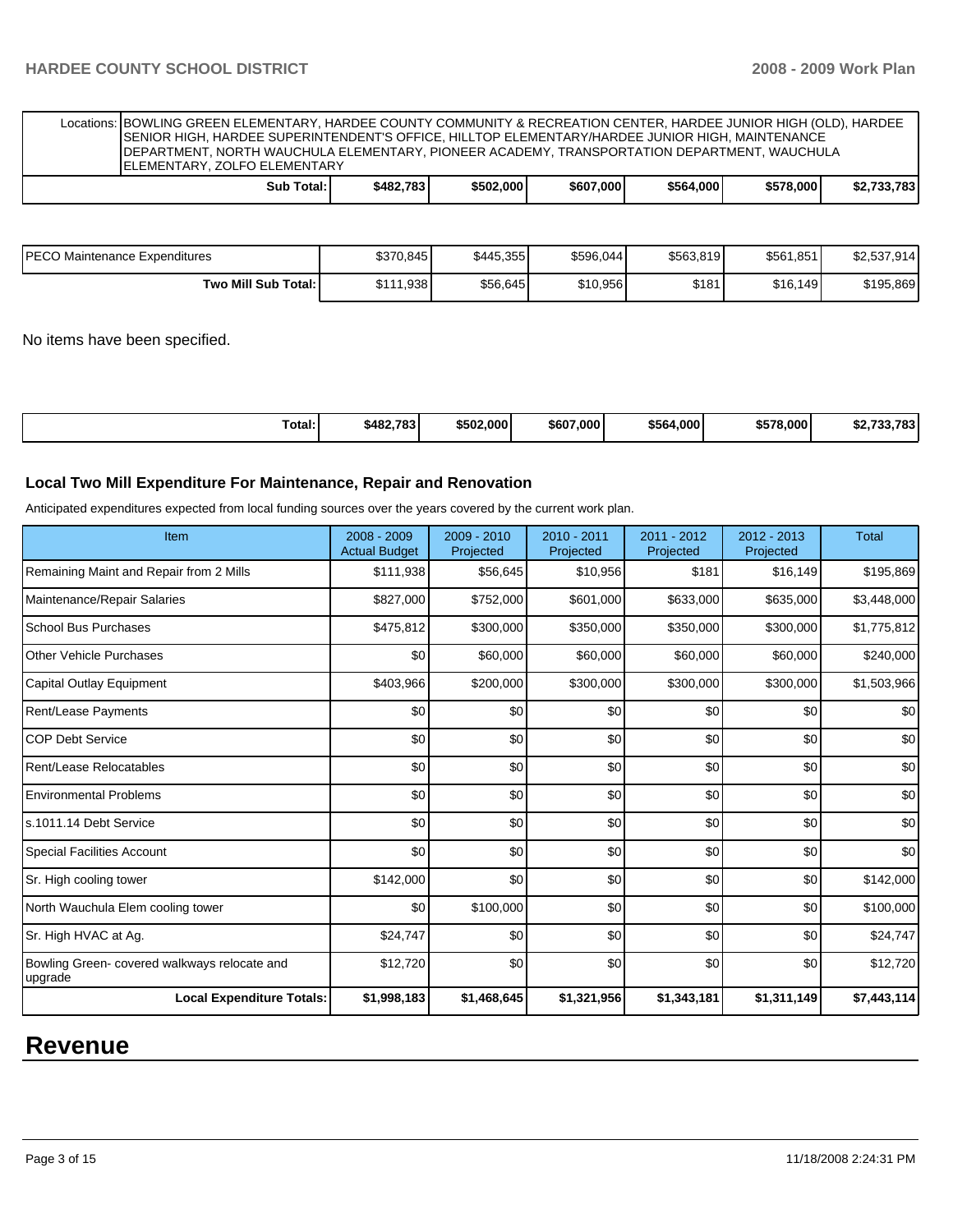#### **2 Mill Revenue Source**

Schedule of Estimated Capital Outlay Revenue from each currently approved source which is estimated to be available for expenditures on the projects included in the tentative district facilities work program. All amounts are NET after considering carryover balances, interest earned, new COP's, 1011.14 and 1011.15 loans, etc. Districts cannot use 2-Mill funds for salaries except for those explicitly associated with maintenance/repair projects. (1011.71 (5), F.S.)

| <b>Item</b>                                                                      | Fund | $2008 - 2009$<br><b>Actual Value</b> | $2009 - 2010$<br>Projected | $2010 - 2011$<br>Projected | 2011 - 2012<br>Projected | $2012 - 2013$<br>Projected | Total           |
|----------------------------------------------------------------------------------|------|--------------------------------------|----------------------------|----------------------------|--------------------------|----------------------------|-----------------|
| (1) Non-exempt property<br>lassessed valuation                                   |      | \$1,675,928,732                      | \$1,845,212,449            | \$1,972,719,306            | \$2,155,531,522          | \$2,248,722,377            | \$9,898,114,386 |
| (2) The Millege projected for<br>discretionary capital outlay per<br>ls.1011.71  |      | 1.75                                 | 1.75                       | 1.75                       | 1.75                     | 1.75                       |                 |
| $(3)$ Full value of the 2-Mill<br>discretionary capital outlay per<br>ls.1011.71 |      | \$2,786,232                          | \$3,067,666                | \$3,279,646                | \$3,583,571              | \$3,738,501                | \$16,455,616    |
| (4) Value of the portion of the 2-<br>Mills ACTUALLY levied                      | 370  | \$2,786,232                          | \$3,067,666                | \$3,279,646                | \$3,583,571              | \$3,738,501                | \$16,455,616    |
| $(5)$ Difference of lines $(3)$ and $(4)$                                        |      | \$0                                  | \$0                        | \$0                        | \$0                      | \$0                        | \$0             |

#### **PECO Revenue Source**

The figure in the row designated "PECO Maintenance" will be subtracted from funds available for new construction because PECO maintenance dollars cannot be used for new construction.

| Item                                 | Fund         | $2008 - 2009$<br><b>Actual Budget</b> | $2009 - 2010$<br>Projected | $2010 - 2011$<br>Projected | $2011 - 2012$<br>Projected | $2012 - 2013$<br>Projected | Total       |
|--------------------------------------|--------------|---------------------------------------|----------------------------|----------------------------|----------------------------|----------------------------|-------------|
| IPECO New Construction               | 340 <b>I</b> | \$148.654                             | \$0                        | \$33.497                   | \$102.405                  | \$40.935                   | \$325,491   |
| <b>PECO Maintenance Expenditures</b> |              | \$370.845                             | \$445.355                  | \$596.044                  | \$563.819                  | \$561.851                  | \$2.537.914 |
|                                      |              | \$519,499                             | \$445,355                  | \$629.541                  | \$666.224                  | \$602,786                  | \$2,863,405 |

#### **CO & DS Revenue Source**

Revenue from Capital Outlay and Debt Service funds.

| <b>Item</b>                                        | Fund | $2008 - 2009$<br><b>Actual Budget</b> | $2009 - 2010$<br>Projected | $2010 - 2011$<br>Projected | 2011 - 2012<br>Projected | $2012 - 2013$<br>Projected | Total     |
|----------------------------------------------------|------|---------------------------------------|----------------------------|----------------------------|--------------------------|----------------------------|-----------|
| ICO & DS Cash Flow-through<br><b>I</b> Distributed | 360  | \$39,641                              | \$39.641                   | \$39,641                   | \$39.641                 | \$39.641                   | \$198,205 |
| ICO & DS Interest on<br>Undistributed CO           | 360  | \$4,420                               | \$4,420                    | \$4,420                    | \$4.420                  | \$4,420                    | \$22,100  |
|                                                    |      | \$44,061                              | \$44,061                   | \$44.061                   | \$44,061                 | \$44,061                   | \$220,305 |

#### **Fair Share Revenue Source**

All legally binding commitments for proportionate fair-share mitigation for impacts on public school facilities must be included in the 5-year district work program. Nothing reported for this section.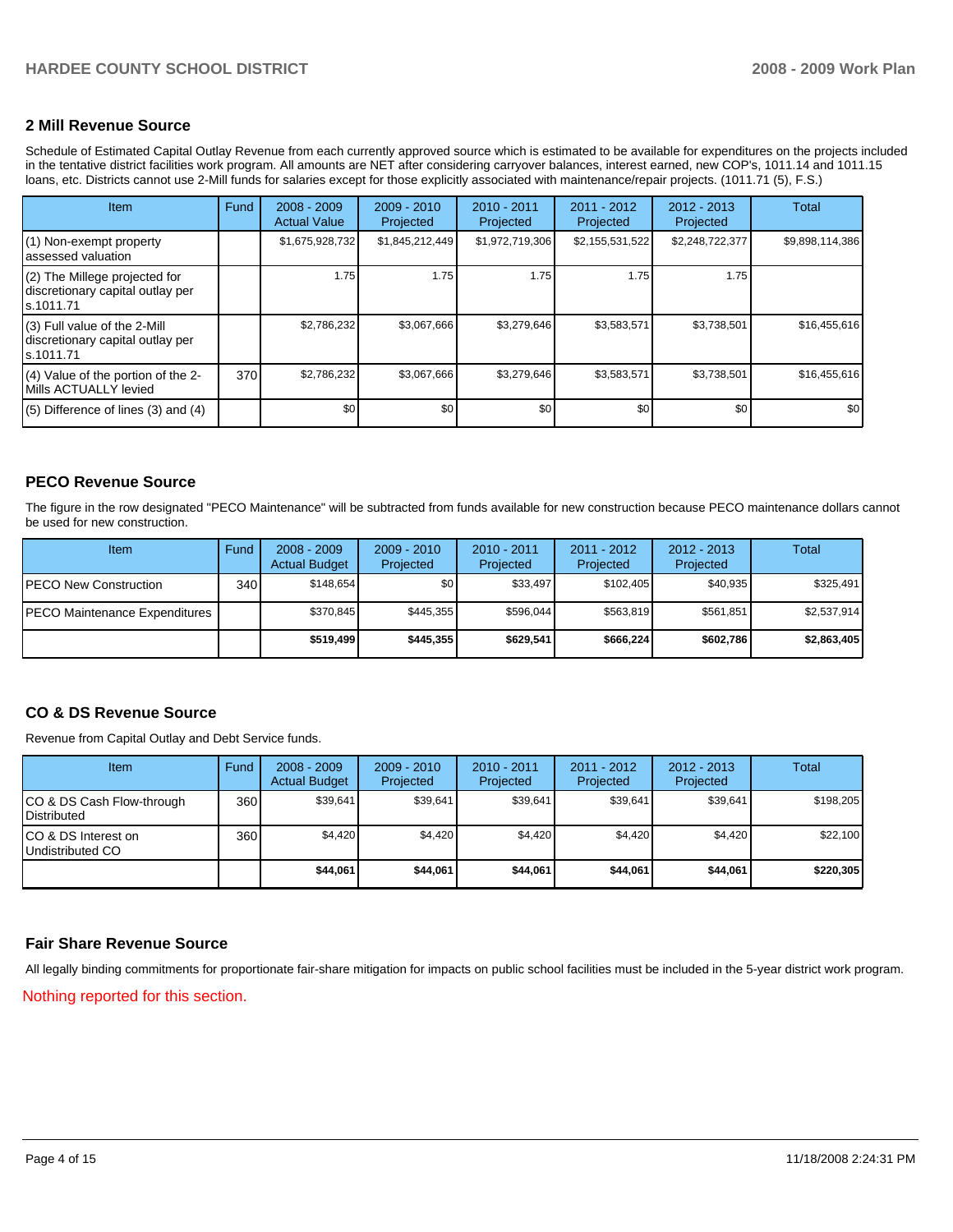### **Sales Surtax Referendum**

Specific information about any referendum for a 1-cent or ½-cent surtax referendum during the previous year.

**Did the school district hold a surtax referendum during the past fiscal year 2007 - 2008?** No

#### **Additional Revenue Source**

Any additional revenue sources

| Item                                                                                                   | 2008 - 2009<br><b>Actual Value</b> | 2009 - 2010<br>Projected | 2010 - 2011<br>Projected | 2011 - 2012<br>Projected | 2012 - 2013<br>Projected | <b>Total</b> |
|--------------------------------------------------------------------------------------------------------|------------------------------------|--------------------------|--------------------------|--------------------------|--------------------------|--------------|
| Proceeds from a s.1011.14/15 F.S. Loans                                                                | \$0                                | \$0                      | \$0                      | \$0                      | \$0                      | \$0          |
| District Bonds - Voted local bond<br>referendum proceeds per s.9, Art VII<br><b>State Constitution</b> | \$0                                | \$0                      | \$0                      | \$0                      | \$0                      | \$0          |
| Proceeds from Special Act Bonds                                                                        | \$2,700,000                        | \$0                      | \$0                      | \$0                      | \$0                      | \$2,700,000  |
| Estimated Revenue from CO & DS Bond<br>Sale                                                            | \$0                                | \$0                      | \$0                      | \$0                      | \$0                      | \$0          |
| Proceeds from Voted Capital<br>Improvements millage                                                    | \$0                                | \$0                      | \$0                      | \$0                      | \$0                      | \$0          |
| Other Revenue for Other Capital Projects                                                               | \$0                                | \$0                      | \$0                      | \$0                      | \$0                      | \$0          |
| Proceeds from 1/2 cent sales surtax<br>authorized by school board                                      | \$0                                | \$0                      | \$0                      | \$0                      | \$0                      | \$0          |
| Proceeds from local governmental<br>infrastructure sales surtax                                        | \$0                                | \$0                      | \$0                      | \$0                      | \$0                      | \$0          |
| Proceeds from Certificates of<br>Participation (COP's) Sale                                            | \$0                                | \$0                      | \$0                      | \$0                      | \$0                      | \$0          |
| Classrooms First Bond proceeds amount<br>authorized in FY 1997-98                                      | \$0                                | \$0                      | \$0                      | \$0                      | \$0                      | \$0          |
| <b>Classrooms for Kids</b>                                                                             | \$0                                | \$0                      | \$0                      | \$0                      | \$0                      | \$0          |
| <b>District Equity Recognition</b>                                                                     | \$0                                | \$0                      | \$0                      | \$0                      | \$0                      | \$0          |
| <b>Federal Grants</b>                                                                                  | \$0                                | \$0                      | \$0                      | \$0                      | \$0                      | \$0          |
| Proportionate share mitigation (actual<br>cash revenue only, not in kind donations)                    | \$0                                | \$0                      | \$0                      | \$0                      | \$0                      | \$0          |
| Impact fees received                                                                                   | \$0                                | \$0                      | \$0                      | \$0                      | \$0                      | \$0          |
| Private donations                                                                                      | \$0                                | \$0                      | \$0                      | \$0                      | \$0                      | \$0          |
| Grants from local governments or not-for-<br>profit organizations                                      | \$0                                | \$0                      | \$0                      | \$0                      | \$0                      | \$0          |
| Interest, Including Profit On Investment                                                               | \$13,920                           | \$20,000                 | \$20,000                 | \$20,000                 | \$20,000                 | \$93,920     |
| Revenue from Bonds pledging proceeds<br>from 1 cent or 1/2 cent Sales Surtax                           | \$0                                | \$0                      | \$0                      | \$0                      | \$0                      | \$0          |
| <b>Fund Balance Carried Forward</b>                                                                    | \$3,334,883                        | \$0                      | \$0                      | \$0                      | \$0                      | \$3,334,883  |
| Obligated Fund Balance Carried Forward                                                                 | \$0                                | \$0                      | \$0                      | \$0                      | \$0                      | \$0          |
| <b>Special Facilities Account</b>                                                                      | \$0                                | \$0                      | \$0                      | \$0                      | \$0                      | \$0          |
| One Cent - 1/2 Cent Sales Surtax Debt<br>Service                                                       | \$0                                | \$0                      | \$0                      | \$0                      | \$0                      | \$0          |
| 07-08 PECO construction                                                                                | \$790,590                          | \$0                      | \$0                      | \$0                      | \$0                      | \$790,590    |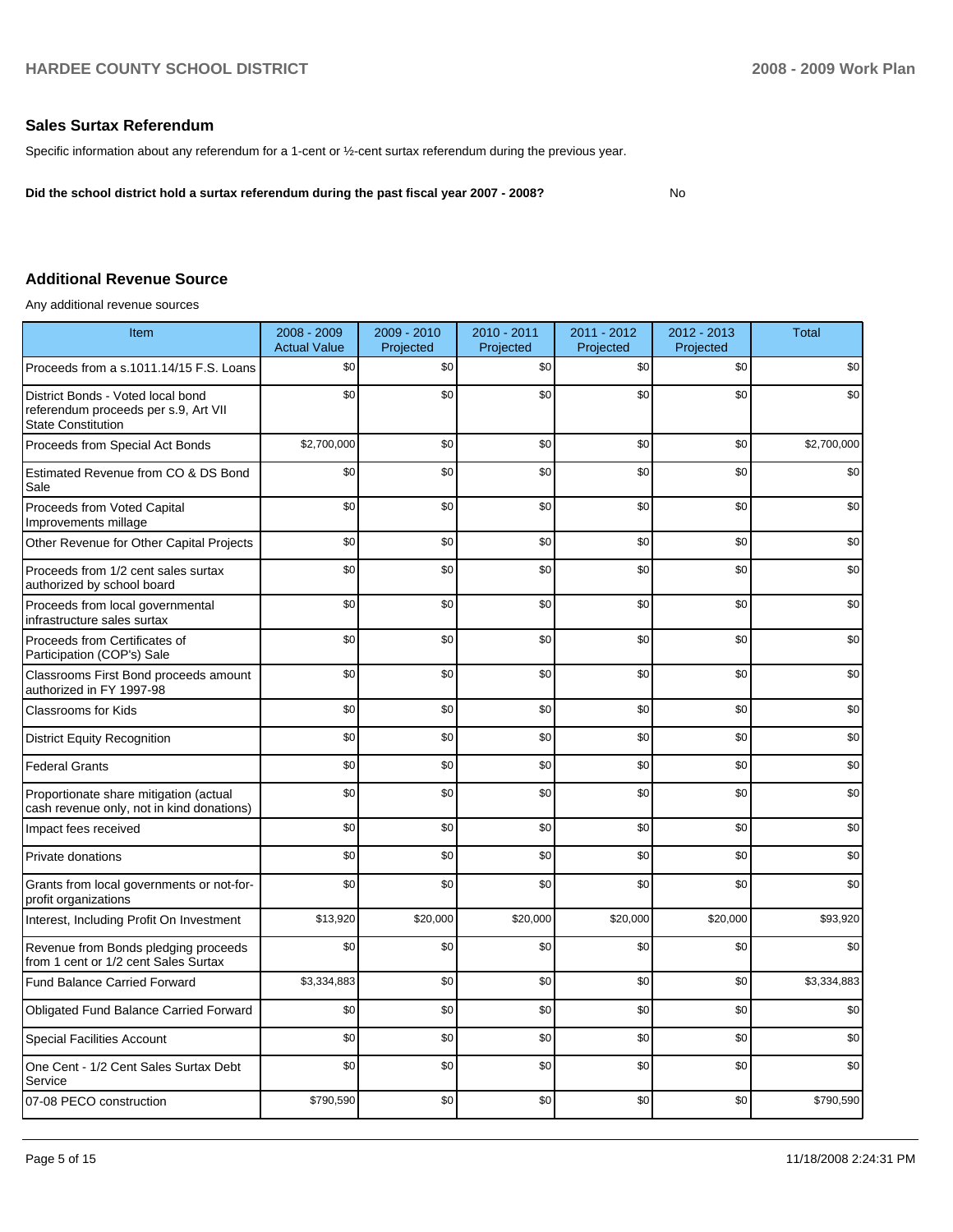## **HARDEE COUNTY SCHOOL DISTRICT 2008 - 2009 Work Plan**

| 107-08 Classrooms for kids           | \$1,884,896 | \$0      | \$0      | \$0 <sub>1</sub> | \$0      | \$1,884,896 |
|--------------------------------------|-------------|----------|----------|------------------|----------|-------------|
| 07-08 Reapp Classrooms for kids      | \$19,967    | \$0      | \$0      | \$0 <sub>1</sub> | \$0      | \$19,967    |
| prior years 2 mill - Vandolah        | \$85,291    | \$0      | \$0      | \$0 <sub>1</sub> | \$0      | \$85,291    |
| prior years 2 mill penalty- Vandolah | \$6,436     | \$0      | \$0      | \$0 <sub>1</sub> | \$0      | \$6,436     |
| <b>Subtotal</b>                      | \$8,835,983 | \$20,000 | \$20,000 | \$20,000         | \$20,000 | \$8,915,983 |

# **Total Revenue Summary**

| <b>Item Name</b>                                               | $2008 - 2009$<br><b>Budget</b> | $2009 - 2010$<br>Projected | $2010 - 2011$<br><b>Projected</b> | $2011 - 2012$<br>Projected | $2012 - 2013$<br>Projected | <b>Five Year Total</b> |
|----------------------------------------------------------------|--------------------------------|----------------------------|-----------------------------------|----------------------------|----------------------------|------------------------|
| Local Two Mill Discretionary Capital<br>Outlay Revenue         | \$2,786,232                    | \$3,067,666                | \$3,279,646                       | \$3,583,571                | \$3,738,501                | \$16,455,616           |
| IPECO and 2 Mill Maint and Other 2 Mill<br><b>Expenditures</b> | (\$1,998,183)                  | (\$1,468,645)              | (\$1,321,956)                     | (\$1,343,181)              | (\$1,311,149)              | (\$7,443,114)          |
| <b>IPECO Maintenance Revenue</b>                               | \$370.845                      | \$445.355                  | \$596.044                         | \$563.819                  | \$561.851                  | \$2.537.914            |
| <b>Available 2 Mill for New Construction</b>                   | \$788.049                      | \$1,599,021                | \$1,957,690                       | \$2,240,390                | \$2,427,352                | \$9,012,502            |

| <b>Item Name</b>                      | $2008 - 2009$<br><b>Budget</b> | $2009 - 2010$<br>Projected | $2010 - 2011$<br>Projected | 2011 - 2012<br>Projected | $2012 - 2013$<br>Projected | <b>Five Year Total</b> |
|---------------------------------------|--------------------------------|----------------------------|----------------------------|--------------------------|----------------------------|------------------------|
| ICO & DS Revenue                      | \$44,061                       | \$44,061                   | \$44,061                   | \$44,061                 | \$44,061                   | \$220,305              |
| <b>IPECO New Construction Revenue</b> | \$148,654                      | \$0                        | \$33,497                   | \$102,405                | \$40,935                   | \$325,491              |
| Other/Additional Revenue              | \$8,835,983                    | \$20,000                   | \$20,000                   | \$20,000                 | \$20,000                   | \$8,915,983            |
| <b>Total Additional Revenuel</b>      | \$9,028,698                    | \$64,061                   | \$97,558                   | \$166,466                | \$104,996                  | \$9,461,779            |
| Total Available Revenue               | \$9,816,747                    | \$1,663,082                | \$2.055.248                | \$2,406,856              | \$2,532,348                | \$18,474,281           |

# **Project Schedules**

### **Capacity Project Schedules**

A schedule of capital outlay projects necessary to ensure the availability of satisfactory classrooms for the projected student enrollment in K-12 programs.

| <b>Project Description</b>                                                                                                                         | Location                                   |                  | $2008 - 2009$ | $2009 - 2010$ | 2010 - 2011 | $2011 - 2012$ | 2012 - 2013 | <b>Total</b>    | Funded |
|----------------------------------------------------------------------------------------------------------------------------------------------------|--------------------------------------------|------------------|---------------|---------------|-------------|---------------|-------------|-----------------|--------|
| New construction-2<br>ESE PK, 7 primary<br>classrooms, 6<br>intermediate<br>classrooms, 1<br>resource room, 1<br>multi purpose, 1 chair<br>storage | <b>BOWLING GREEN</b><br><b>IELEMENTARY</b> | Planned<br>Cost: | \$3,687,119   | \$0           | \$0         | \$0           | \$0         | \$3,687,119 Yes |        |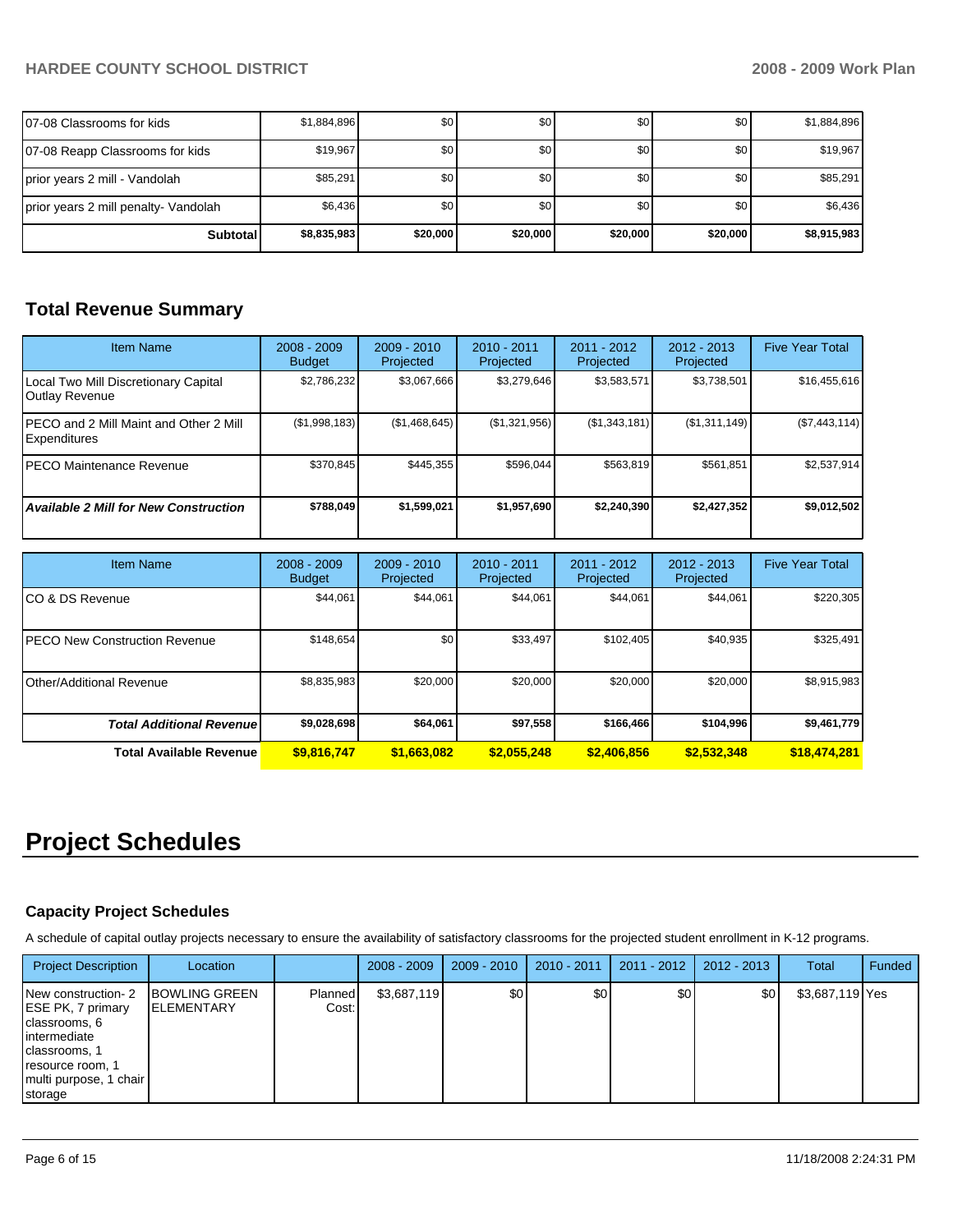|                                                               |                                      | <b>Student Stations:</b> | $\mathbf{0}$ | 268       | $\overline{0}$ | $\Omega$ | 0        | 268           |  |
|---------------------------------------------------------------|--------------------------------------|--------------------------|--------------|-----------|----------------|----------|----------|---------------|--|
|                                                               |                                      | <b>Total Classrooms:</b> | $\Omega$     | 15        | 0              | 0        | 0        | 15            |  |
|                                                               | Gross Sq Ft:                         |                          | 0            | 25,554    | 0              | 0        | 0        | 25,554        |  |
| Renovation- building<br>#9 from old Jr. High<br>to classrooms | <b>WAUCHULA</b><br><b>ELEMENTARY</b> | Planned<br>Cost:         | \$0          | \$161,987 | \$0            | \$0      | \$0      | \$161,987 Yes |  |
|                                                               | <b>Student Stations:</b>             |                          | 0            | 88        | $\overline{0}$ | $\Omega$ | $\Omega$ | 88            |  |
|                                                               |                                      | <b>Total Classrooms:</b> | $\Omega$     | 4         | $\overline{0}$ | 0        | $\Omega$ | 4             |  |
|                                                               |                                      | Gross Sq Ft:             | $\Omega$     | 3,583     | $\overline{0}$ | 0        | $\Omega$ | 3,583         |  |
|                                                               |                                      | <b>Planned Cost:</b>     | \$3,687,119  | \$161,987 | \$0            | \$0      | \$0      | \$3,849,106   |  |
|                                                               |                                      |                          |              |           |                |          |          |               |  |
|                                                               |                                      | <b>Student Stations:</b> | $\bf{0}$     | 356       | $\bf{0}$       | 0        | O        | 356           |  |
|                                                               |                                      | <b>Total Classrooms:</b> | 0            | 19        | 0              | 0        | 0        | 19            |  |

**Gross Sq Ft:** 0 29,137 0 0 0 29,137

# **Other Project Schedules**

Major renovations, remodeling, and additions of capital outlay projects that do not add capacity to schools.

| <b>Project Description</b>                                                       | Location                                           | 2008 - 2009<br><b>Actual Budget</b> | 2009 - 2010<br>Projected | $2010 - 2011$<br>Projected | 2011 - 2012<br>Projected | $2012 - 2013$<br>Projected | <b>Total</b>    | <b>Funded</b> |
|----------------------------------------------------------------------------------|----------------------------------------------------|-------------------------------------|--------------------------|----------------------------|--------------------------|----------------------------|-----------------|---------------|
| Roofing for buildings 3-11                                                       | <b>HARDEE SENIOR HIGH</b>                          | \$1,403,693                         | \$706,200                | \$582,675                  | \$0                      | \$0                        | \$2,692,568 Yes |               |
| New construction-expand<br>media center                                          | <b>HARDEE SENIOR HIGH</b>                          | \$1,443,619                         | \$0                      | \$0                        | \$0                      | \$0                        | \$1,443,619 Yes |               |
| Renovate office to better use<br>space                                           | <b>HARDEE SENIOR HIGH</b>                          | \$0                                 | \$30,000                 | \$0                        | \$0                      | \$0                        | \$30,000 Yes    |               |
| Convert building #1 at old Jr.<br>High to new District Offices                   | <b>HARDEE</b><br>SUPERINTENDENT'S<br><b>OFFICE</b> | \$0                                 | \$0                      | \$300,000                  | \$1,600,000              | \$2,051,772                | \$3,951,772 Yes |               |
| Raze buildings 13-15, as per<br>Castaldi report                                  | <b>HARDEE JUNIOR HIGH</b><br>(OLD)                 | \$0                                 | \$50,000                 | \$0                        | \$0                      | \$0                        | \$50,000 Yes    |               |
| Raze buildings 5, 7, 8, 11 per<br>Castaldi report                                | <b>BOWLING GREEN</b><br><b>ELEMENTARY</b>          | \$0                                 | \$50,000                 | \$0                        | \$0                      | \$0                        | \$50,000 Yes    |               |
| Remodel building 9 to<br>administration                                          | <b>BOWLING GREEN</b><br><b>ELEMENTARY</b>          | \$279,940                           | \$0                      | \$0                        | \$0                      | \$0                        | \$279,940 Yes   |               |
| Adjacent land for future use                                                     | <b>NORTH WAUCHULA</b><br><b>ELEMENTARY</b>         | \$85,000                            | \$0                      | \$0                        | \$0                      | \$0                        | \$85,000 Yes    |               |
| Gigabit technology upgrade                                                       | <b>HARDEE SENIOR HIGH</b>                          | \$475,075                           | \$250,000                | \$0                        | \$0                      | \$0                        | \$725,075 Yes   |               |
| Site development- parking for<br>40 staff and viisitors                          | <b>BOWLING GREEN</b><br><b>ELEMENTARY</b>          | \$200,000                           | \$0                      | \$0                        | \$0                      | \$0                        | \$200,000 Yes   |               |
| Site improvement- correct<br>drainage                                            | <b>BOWLING GREEN</b><br><b>ELEMENTARY</b>          | \$500,000                           | \$0                      | \$0                        | \$0                      | \$0                        | \$500,000 Yes   |               |
| Debt service and fees to retire<br>1978 bonds and issue<br>refunding 2008 bonds. | <b>HARDEE SENIOR HIGH</b>                          | \$256,381                           | \$0                      | \$0                        | \$0                      | \$0                        | \$256,381 Yes   |               |
|                                                                                  |                                                    | \$4,643,708                         | \$1,086,200              | \$882,675                  | \$1,600,000              | \$2,051,772                | \$10,264,355    |               |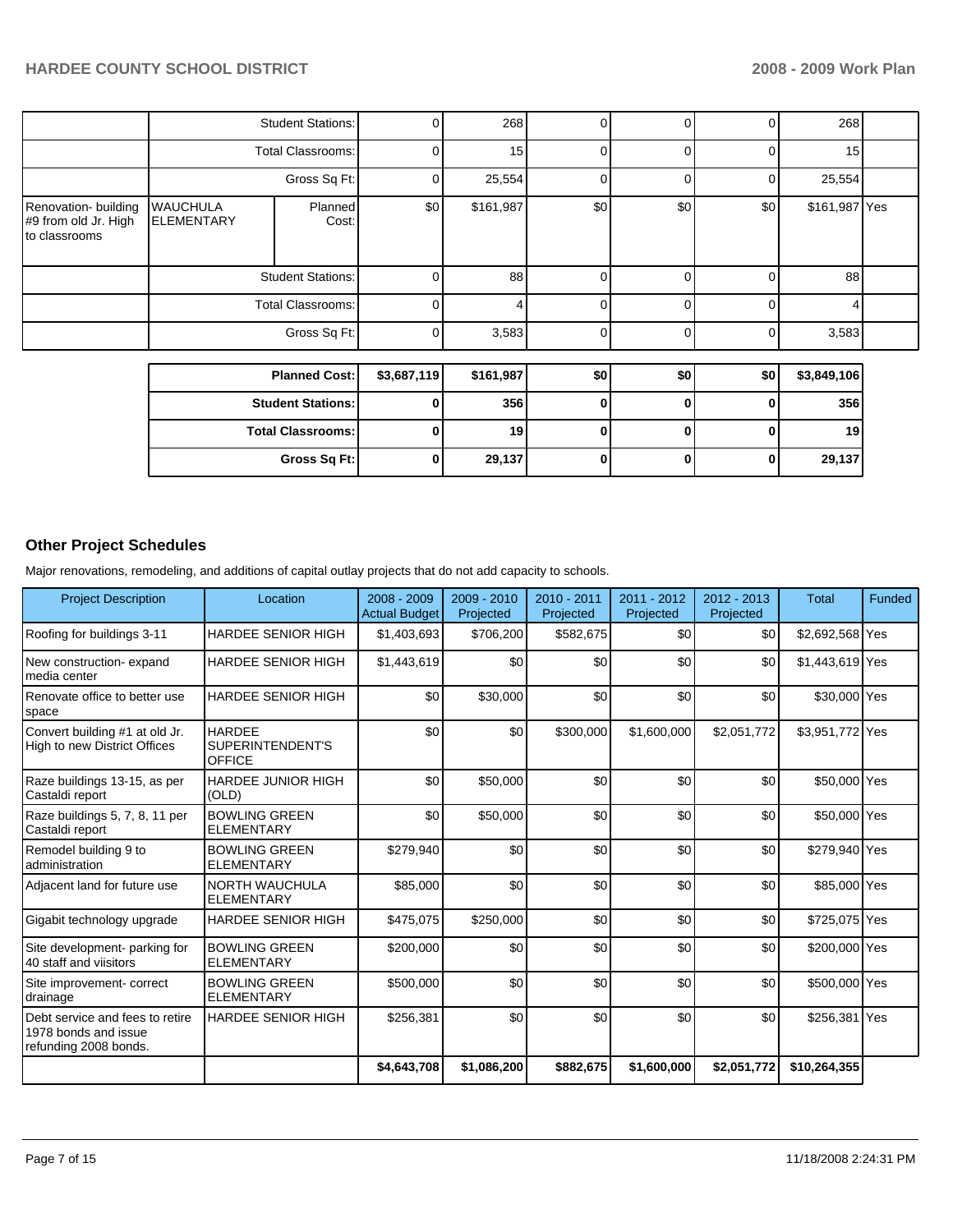#### **Additional Project Schedules**

Any projects that are not identified in the last approved educational plant survey.

Nothing reported for this section.

### **Non Funded Growth Management Project Schedules**

Schedule indicating which projects, due to planned development, that CANNOT be funded from current revenues projected over the next five years.

Nothing reported for this section.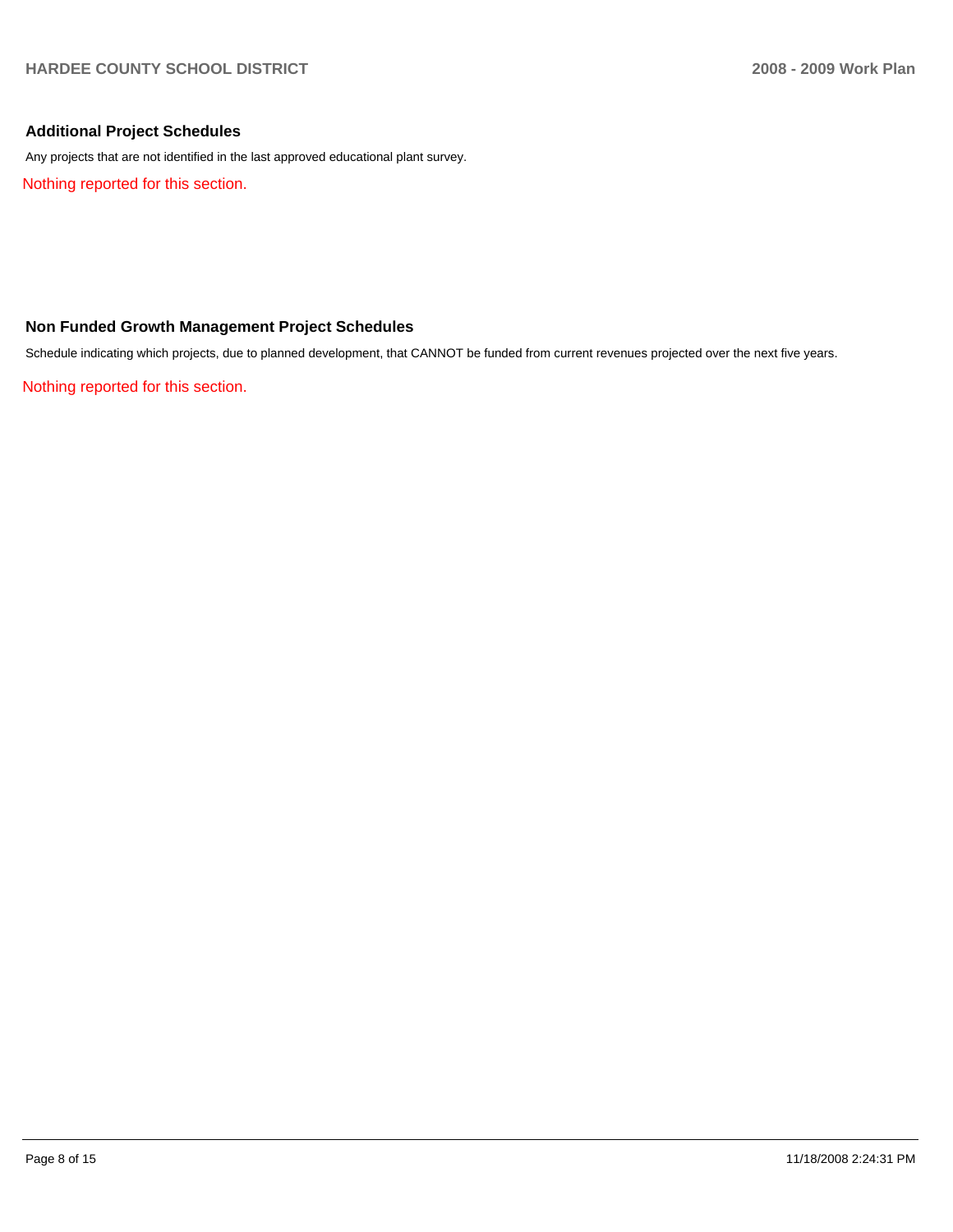# **Tracking**

# **Capacity Tracking**

| Location                                                    | $2008 -$<br><b>2009 Satis.</b><br>Stu. Sta. | Actual<br>$2008 -$<br><b>2009 FISH</b><br>Capacity | Actual<br>$2007 -$<br>2008<br><b>COFTE</b> | # Class<br>Rooms | Actual<br>Average<br>$2008 -$<br>2009 Class<br><b>Size</b> | Actual<br>$2008 -$<br>2009<br><b>Utilization</b> | <b>New</b><br>Stu.<br>Capacity | <b>New</b><br>Rooms to<br>be<br>Added/Re<br>moved | Projected<br>$2012 -$<br>2013<br><b>COFTE</b> | Projected<br>$2012 -$<br>2013<br><b>Utilization</b> | Projected<br>$2012 -$<br>2013 Class<br><b>Size</b> |
|-------------------------------------------------------------|---------------------------------------------|----------------------------------------------------|--------------------------------------------|------------------|------------------------------------------------------------|--------------------------------------------------|--------------------------------|---------------------------------------------------|-----------------------------------------------|-----------------------------------------------------|----------------------------------------------------|
| <b>HARDEE SENIOR HIGH</b>                                   | 1,649                                       | 1,567                                              | 1,280                                      | 69               | 19                                                         | 82.00 %                                          | $-100$                         | -4                                                | 1,310                                         | 89.00 %                                             | 20                                                 |
| <b>HARDEE COMMUNITY</b><br><b>EDUCATION CENTER</b>          | 25                                          | 38                                                 | $\Omega$                                   | 1                | $\Omega$                                                   | 0.00%                                            | 0                              | $\Omega$                                          | 0                                             | 0.00%                                               | $\Omega$                                           |
| <b>IBOWLING GREEN</b><br>IELEMENTARY                        | 533                                         | 533                                                | 422                                        | 28               | 15                                                         | 79.00 %                                          | 19                             | 3                                                 | 475                                           | 86.00 %                                             | 15                                                 |
| IZOLFO ELEMENTARY                                           | 737                                         | 737                                                | 503                                        | 40               | 13                                                         | 68.00 %                                          | $-18$                          | $-1$                                              | 600                                           | 83.00 %                                             | 15                                                 |
| IWAUCHULA<br>IELEMENTARY                                    | 1,160                                       | 1,160                                              | 689                                        | 61               | 11                                                         | 59.00 %                                          | 70                             | 3                                                 | 800                                           | 65.00 %                                             | 13                                                 |
| INORTH WAUCHULA<br><b>IELEMENTARY</b>                       | 648                                         | 648                                                | 510                                        | 36               | 14                                                         | 79.00 %                                          | 0                              | $\Omega$                                          | 550                                           | 85.00 %                                             | 15                                                 |
| IHARDEE COUNTY<br>ICOMMUNITY &<br><b>IRECREATION CENTER</b> | $\Omega$                                    | 0                                                  | <sup>0</sup>                               | $\Omega$         | $\Omega$                                                   | 0.00%                                            | 0                              | $\Omega$                                          | $\Omega$                                      | 0.00%                                               | $\mathbf 0$                                        |
| <b>IPIONEER ACADEMY</b>                                     | 85                                          | 85                                                 | 17                                         | 5                | 3                                                          | 20.00 %                                          | $\Omega$                       | $\Omega$                                          | 40                                            | 47.00 %                                             | 8                                                  |
| HILLTOP<br>IELEMENTARY/HARDEE<br><b>JUNIOR HIGH</b>         | 1,949                                       | 1,754                                              | 1,582                                      | 88               | 18                                                         | 90.00 %                                          | $-44$                          | $-2$                                              | 1,485                                         | 87.00 %                                             | 17                                                 |
|                                                             | 6,786                                       | 6,522                                              | 5,003                                      | 328              | 15                                                         | 76.71 %                                          | $-73$                          | -1                                                | 5,260                                         | 81.56 %                                             | 16                                                 |

The COFTE Projected Total (5,260) for 2012 - 2013 must match the Official Forecasted COFTE Total (5,260 ) for 2012 - 2013 before this section can be completed. In the event that the COFTE Projected Total does not match the Official forecasted COFTE, then the Balanced Projected COFTE Table should be used to balance COFTE.

| Projected COFTE for 2012 - 2013 |       |  |  |  |  |  |
|---------------------------------|-------|--|--|--|--|--|
| Elementary (PK-3)               | 1,999 |  |  |  |  |  |
| Middle (4-8)                    | 1,931 |  |  |  |  |  |
| High (9-12)                     | 1,330 |  |  |  |  |  |
|                                 | 5,260 |  |  |  |  |  |

| <b>Grade Level Type</b> | <b>Balanced Projected</b><br>COFTE for 2012 - 2013 |
|-------------------------|----------------------------------------------------|
| Elementary (PK-3)       |                                                    |
| Middle (4-8)            |                                                    |
| High (9-12)             |                                                    |
|                         | 5,260                                              |

### **Relocatable Replacement**

Number of relocatable classrooms clearly identified and scheduled for replacement in the school board adopted financially feasible 5-year district work program.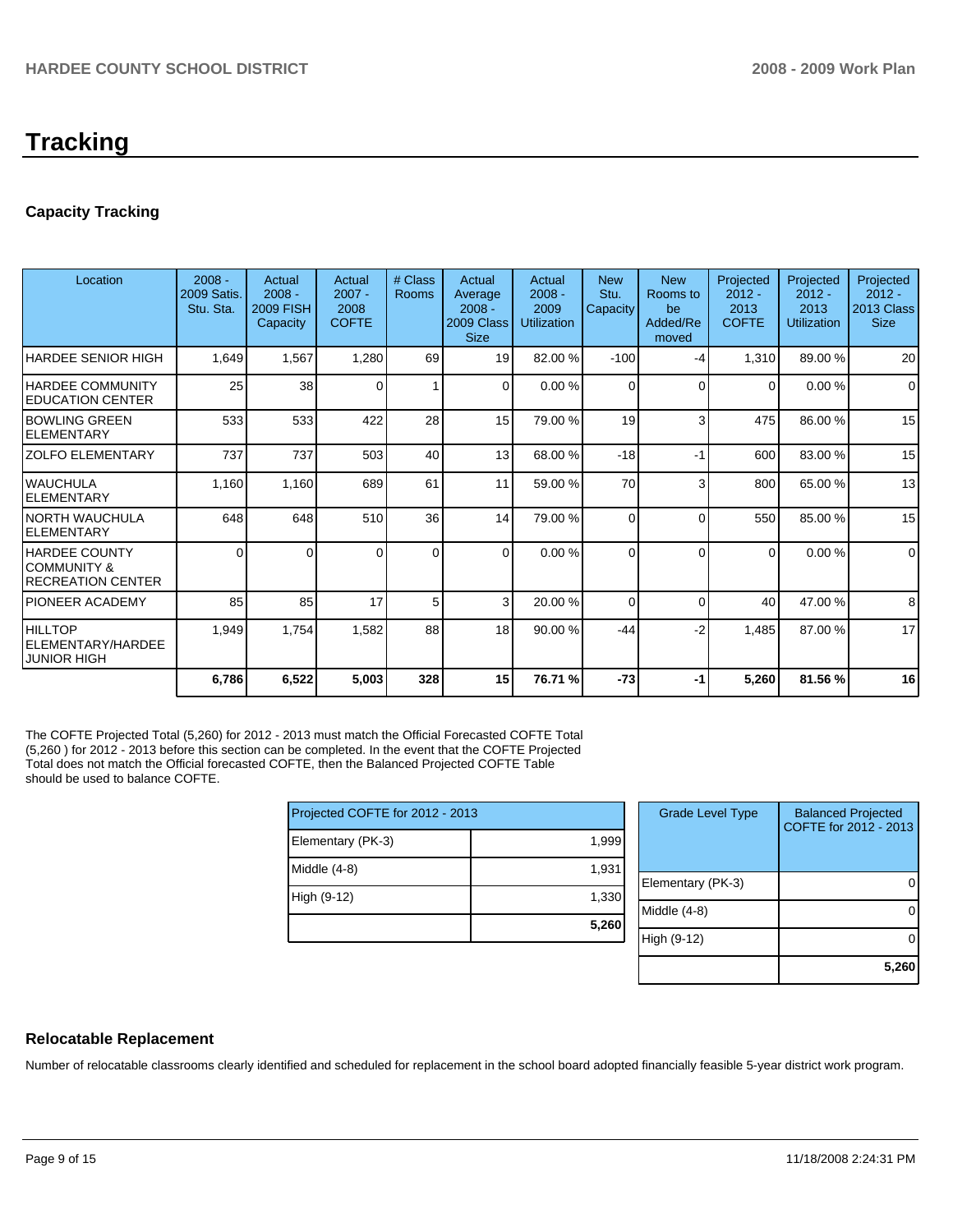### **HARDEE COUNTY SCHOOL DISTRICT 2008 - 2009 Work Plan**

| Location                               | $2008 - 2009$ | $2009 - 2010$ | $2010 - 2011$ | $2011 - 2012$ | $\vert$ 2012 - 2013 | Year 5 Total |
|----------------------------------------|---------------|---------------|---------------|---------------|---------------------|--------------|
| HARDEE SENIOR HIGH                     |               |               |               |               |                     |              |
| IZOLFO ELEMENTARY                      |               |               |               |               |                     |              |
| IWAUCHULA ELEMENTARY                   |               |               |               |               |                     |              |
| HILLTOP ELEMENTARY/HARDEE JUNIOR HIGH  |               |               |               |               |                     |              |
| <b>Total Relocatable Replacements:</b> |               |               |               |               |                     | 8            |

#### **Charter Schools Tracking**

Information regarding the use of charter schools.

Nothing reported for this section.

#### **Special Purpose Classrooms Tracking**

The number of classrooms that will be used for certain special purposes in the current year, by facility and type of classroom, that the district will, 1), not use for educational purposes, and 2), the co-teaching classrooms that are not open plan classrooms and will be used for educational purposes.

| School                                 | School Type | $\parallel$ # of Elementary $\parallel$ # of Middle 4-8 $\parallel$<br><b>K-3 Classrooms</b> | <b>Classrooms</b> | $\#$ of High 9-12<br><b>Classrooms</b> | # of $ESE$<br>Classrooms | # of Combo<br><b>Classrooms</b> | Total<br><b>Classrooms</b> |
|----------------------------------------|-------------|----------------------------------------------------------------------------------------------|-------------------|----------------------------------------|--------------------------|---------------------------------|----------------------------|
| IWAUCHULA ELEMENTARY                   | Educational |                                                                                              |                   |                                        |                          |                                 |                            |
| <b>Total Educational Classrooms: I</b> |             |                                                                                              |                   |                                        | 0                        |                                 |                            |

| School                               | School Type | $\parallel$ # of Elementary $\parallel$ # of Middle 4-8 $\parallel$ # of High 9-12<br><b>IK-3 Classrooms I</b> | <b>Classrooms</b> | <b>Classrooms</b> | # of $ESE$<br><b>Classrooms</b> | # of Combo<br><b>Classrooms</b> | Total<br><b>Classrooms</b> |
|--------------------------------------|-------------|----------------------------------------------------------------------------------------------------------------|-------------------|-------------------|---------------------------------|---------------------------------|----------------------------|
| <b>Total Co-Teaching Classrooms:</b> |             |                                                                                                                |                   |                   | 0                               | 0                               |                            |

#### **Infrastructure Tracking**

**Necessary offsite infrastructure requirements resulting from expansions or new schools. This section should include infrastructure information related to capacity project schedules and other project schedules (Section 4).** 

Bowling Green Elementary- possible water/ sewer upgrades and stormwater drainage.

**Proposed location of planned facilities, whether those locations are consistent with the comprehensive plans of all affected local governments, and recommendations for infrastructure and other improvements to land adjacent to existing facilities. Provisions of 1013.33(12), (13) and (14) and 1013.36 must be addressed for new facilities planned within the 1st three years of the plan (Section 5).** 

Bowling Green Elementary- in Bowling Green to replace old buildings on the same campus.

**Consistent with Comp Plan?** Yes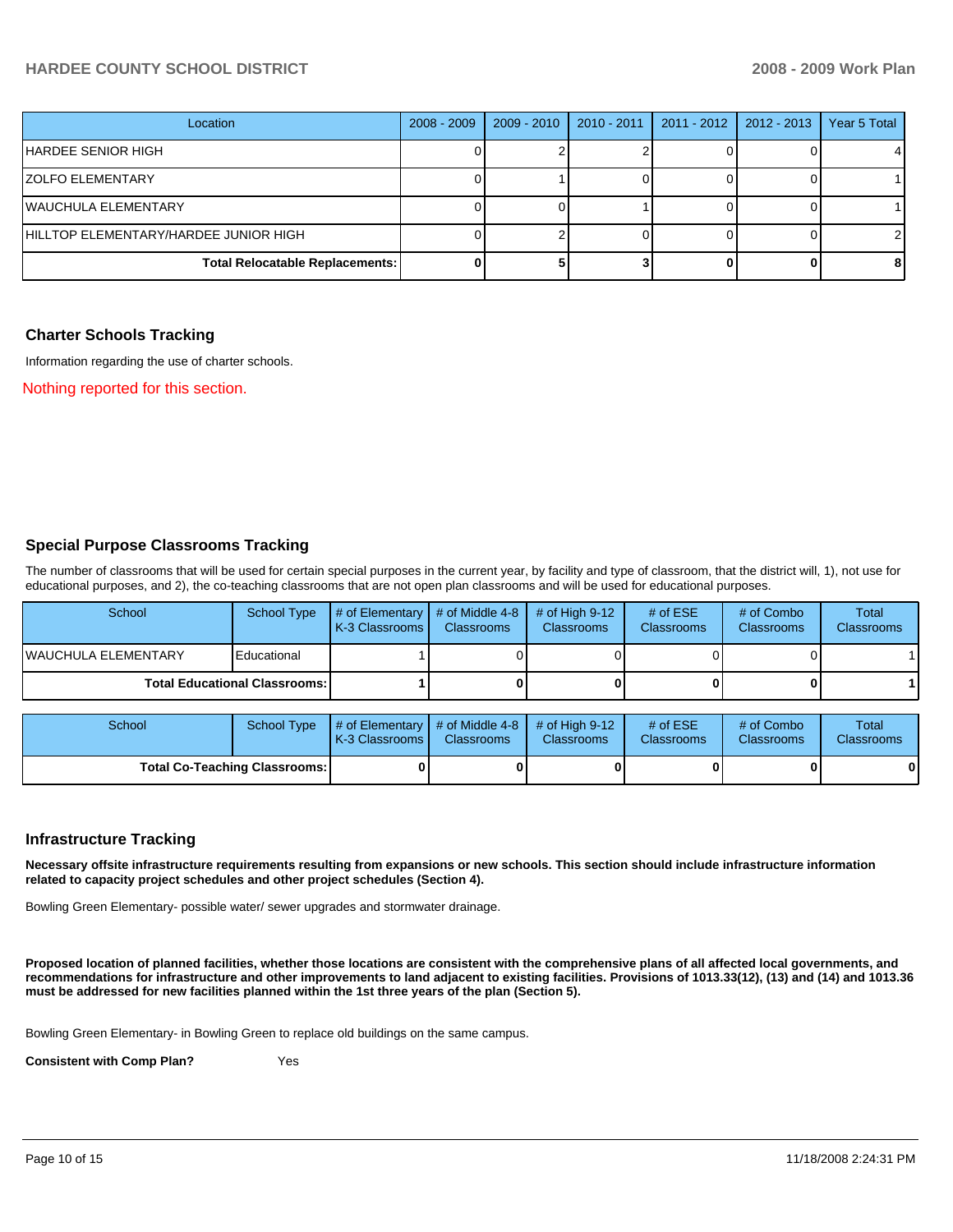#### **Net New Classrooms**

The number of classrooms, by grade level and type of construction, that were added during the last fiscal year.

| List the net new classrooms added in the 2007 - 2008 fiscal year.                                                                                       |                                     |                            |                                |                        | List the net new classrooms to be added in the 2008 - 2009 fiscal<br>year. |                            |                                |                        |  |
|---------------------------------------------------------------------------------------------------------------------------------------------------------|-------------------------------------|----------------------------|--------------------------------|------------------------|----------------------------------------------------------------------------|----------------------------|--------------------------------|------------------------|--|
| "Classrooms" is defined as capacity carrying classrooms that are added to increase<br>capacity to enable the district to meet the Class Size Amendment. |                                     |                            |                                |                        | Totals for fiscal year 2008 - 2009 should match totals in Section 15A.     |                            |                                |                        |  |
| Location                                                                                                                                                | $2007 - 2008$ #<br><b>Permanent</b> | $2007 - 2008$ #<br>Modular | $2007 - 2008$ #<br>Relocatable | $2007 - 2008$<br>Total | $2008 - 2009$ #<br>Permanent                                               | $2008 - 2009$ #<br>Modular | $2008 - 2009$ #<br>Relocatable | $2008 - 2009$<br>Total |  |
| Elementary (PK-3)                                                                                                                                       | 88                                  |                            |                                | 88                     |                                                                            |                            |                                | $\Omega$               |  |
| Middle (4-8)                                                                                                                                            |                                     |                            |                                |                        |                                                                            |                            |                                | <sup>0</sup>           |  |
| High (9-12)                                                                                                                                             |                                     |                            |                                |                        |                                                                            |                            |                                | $\Omega$               |  |
|                                                                                                                                                         | 88                                  |                            |                                | 88                     |                                                                            |                            | 0                              | $\mathbf{0}$           |  |

#### **Relocatable Student Stations**

Number of students that will be educated in relocatable units, by school, in the current year, and the projected number of students for each of the years in the workplan.

| <b>Site</b>                                           | $2008 - 2009$ | $2009 - 2010$ | $2010 - 2011$ | 2011 - 2012 | $2012 - 2013$ | 5 Year Average |
|-------------------------------------------------------|---------------|---------------|---------------|-------------|---------------|----------------|
| HILLTOP ELEMENTARY/HARDEE JUNIOR HIGH                 | 44            |               |               |             |               |                |
| IHARDEE SENIOR HIGH                                   | 275           | 225           | 175           | 175         | 175           | 205            |
| HARDEE COMMUNITY EDUCATION CENTER                     | 25            | 25            | 25            | 25          | 25            | 25             |
| BOWLING GREEN ELEMENTARY                              | 144           | 144           | 144           | 144         | 144           | 144            |
| IZOLFO ELEMENTARY                                     | 54            | 36            | 36            | 36          | 36            | 40             |
| lwauchula Elementary                                  | 126           | 126           | 108           | 108         | 108           | 115            |
| <b>NORTH WAUCHULA ELEMENTARY</b>                      | ∩             | 0             | $\Omega$      | $\Omega$    | $\Omega$      | $\Omega$       |
| <b>IPIONEER ACADEMY</b>                               | 85            | 85            | 85            | 85          | 85            | 85             |
| HARDEE COUNTY COMMUNITY & RECREATION<br><b>CENTER</b> | C             | <sup>0</sup>  | $\Omega$      | $\Omega$    | $\Omega$      | $\Omega$       |
| Totals for HARDEE COUNTY SCHOOL DISTRICT              |               |               |               |             |               |                |
| Total students in relocatables by year.               | 753           | 641           | 573           | 573         | 573           | 623            |
| Total number of COFTE students projected by year.     | 5,074         | 5,160         | 5,199         | 5,219       | 5,260         | 5,182          |
| Percent in relocatables by year.                      | 15 %          | 12 %          | 11 %          | 11 %        | 11 %          | 12 %           |

#### **Leased Facilities Tracking**

Exising leased facilities and plans for the acquisition of leased facilities, including the number of classrooms and student stations, as reported in the educational plant survey, that are planned in that location at the end of the five year workplan.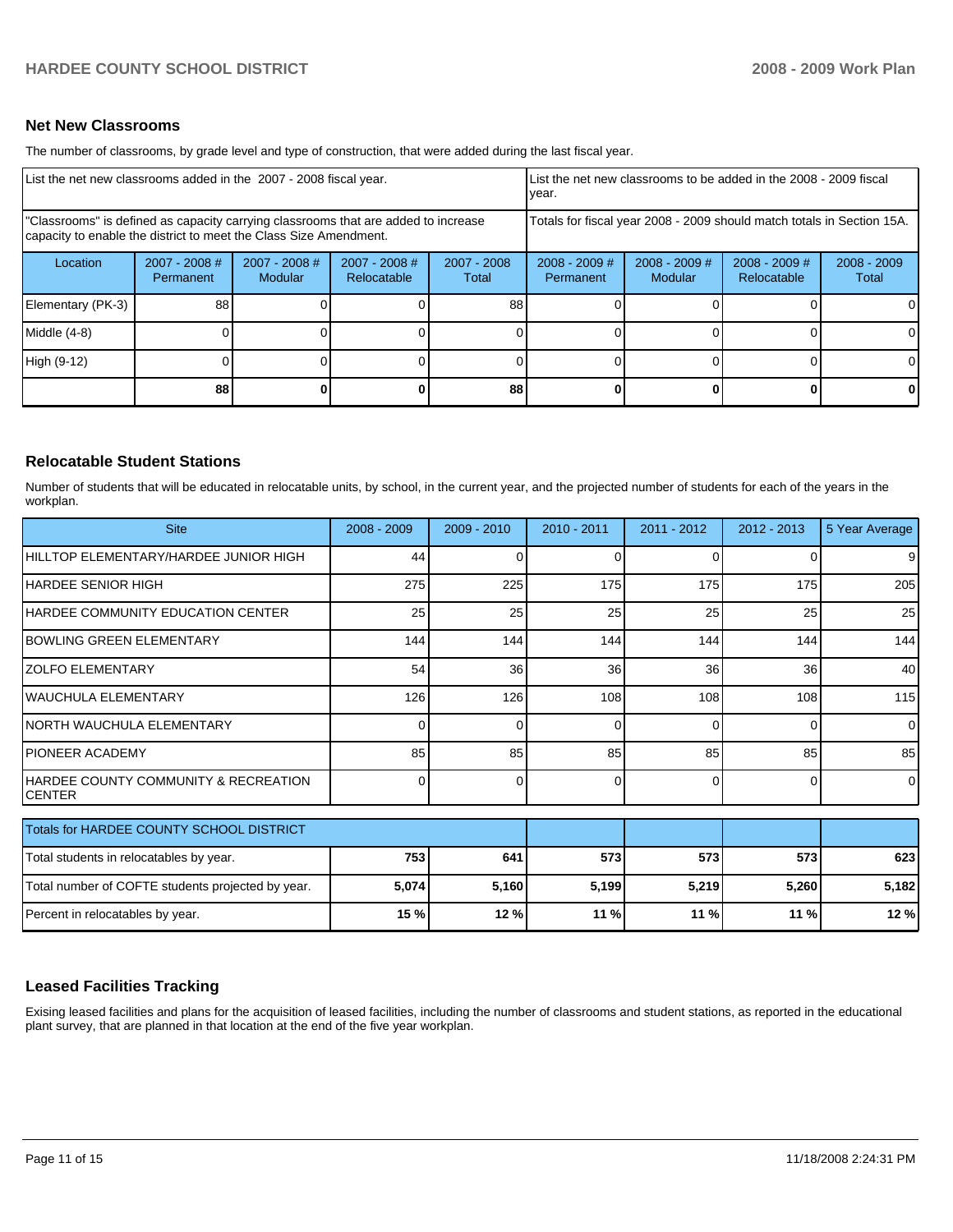### **HARDEE COUNTY SCHOOL DISTRICT 2008 - 2009 Work Plan**

| Location                                       | # of Leased<br>Classrooms 2008 -<br>2009 | <b>FISH Student</b><br><b>Stations</b> | Owner            | # of Leased<br>Classrooms 2012 -<br>2013 | <b>FISH Student</b><br><b>Stations</b> |
|------------------------------------------------|------------------------------------------|----------------------------------------|------------------|------------------------------------------|----------------------------------------|
| HARDEE COMMUNITY EDUCATION CENTER              |                                          |                                        | 25 Resun Leasing |                                          | 25                                     |
| <b>HARDEE SENIOR HIGH</b>                      |                                          |                                        |                  | $\Omega$                                 | $\Omega$                               |
| <b>BOWLING GREEN ELEMENTARY</b>                | n                                        |                                        |                  | $\Omega$                                 | ∩                                      |
| <b>ZOLFO ELEMENTARY</b>                        |                                          |                                        |                  | $\Omega$                                 |                                        |
| <b>WAUCHULA ELEMENTARY</b>                     | U                                        |                                        |                  | $\Omega$                                 |                                        |
| NORTH WAUCHULA ELEMENTARY                      | U                                        |                                        |                  | $\Omega$                                 |                                        |
| HARDEE COUNTY COMMUNITY & RECREATION<br>CENTER | U                                        |                                        |                  | $\Omega$                                 |                                        |
| <b>PIONEER ACADEMY</b>                         | U                                        | ∩                                      |                  | $\Omega$                                 | $\Omega$                               |
| HILLTOP ELEMENTARY/HARDEE JUNIOR HIGH          | 0                                        | U                                      |                  | $\Omega$                                 | $\Omega$                               |
|                                                |                                          | 25                                     |                  |                                          | 25                                     |

#### **Failed Standard Relocatable Tracking**

Relocatable units currently reported by school, from FISH, and the number of relocatable units identified as 'Failed Standards'.

Nothing reported for this section.

# **Planning**

#### **Class Size Reduction Planning**

**Plans approved by the school board that reduce the need for permanent student stations such as acceptable school capacity levels, redistricting, busing, year-round schools, charter schools, magnet schools, public-private partnerships, multitrack scheduling, grade level organization, block scheduling, or other alternatives.** 

Hardee County School Board changed zoning for elementary school students in 2006-07 and 2007-08 to assign students to the new Hilltop Elementary school and to relieve overcrowding at other elementary schools.

Hardee County School Board remodeled building #8 for four classrooms at Wauchula Elementary. The building had been used at the adjacent old Jr. High campus. The Board may remodel building #9 (4 classrooms) and building #10 (10 classrooms) to increase capacity at Wauchula Elementary. Buildings #9 and #10 are currently vacant at the adjacent old Jr. High campus.

#### **School Closure Planning**

**Plans for the closure of any school, including plans for disposition of the facility or usage of facility space, and anticipated revenues.** 

None.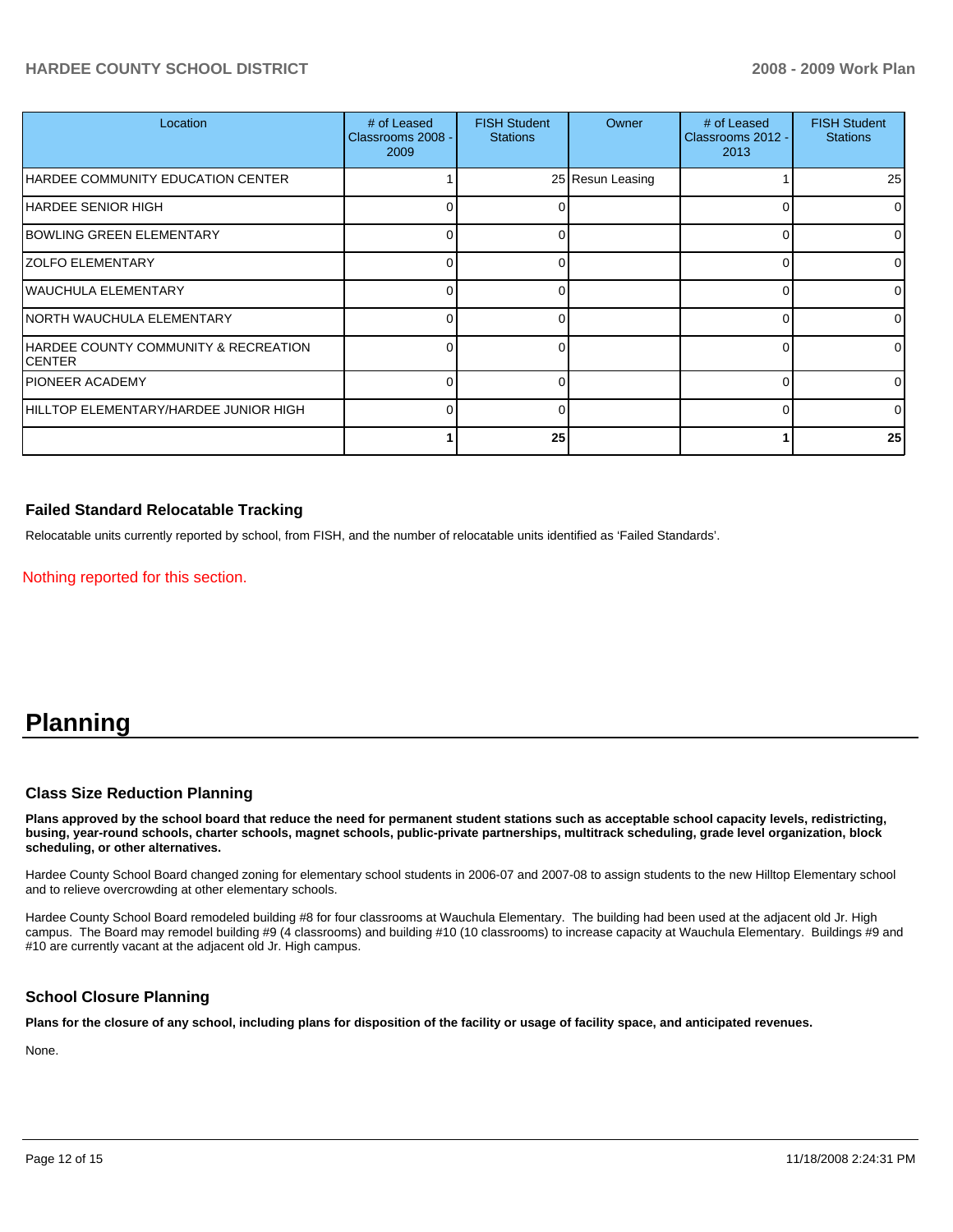# **Long Range Planning**

#### **Ten-Year Maintenance**

District projects and locations regarding the projected need for major renovation, repair, and maintenance projects within the district in years 6-10 beyond the projects plans detailed in the five years covered by the work plan.

| Project                    | 2012 - 2013 / 2017 - 2018<br><b>Projected Cost</b> |
|----------------------------|----------------------------------------------------|
| Paving                     | \$225,000                                          |
| Roofing                    | \$6,000,000                                        |
| HVAC, plumbing, electrical | \$6,000,000                                        |
| Flooring                   | \$400,000                                          |
|                            | \$12,625,000                                       |

#### **Ten-Year Capacity**

Schedule of capital outlay projects projected to ensure the availability of satisfactory student stations for the projected student enrollment in K-12 programs for the future 5 years beyond the 5-year district facilities work program.

| Project               | Location, Community, Quadrant or other<br>general location | 2012 - 2013 / 2017 - 2018<br><b>Projected Cost</b> |
|-----------------------|------------------------------------------------------------|----------------------------------------------------|
| 12 Classroom addition | Hardee Sr. High                                            | \$4,000,000                                        |
| New Elementary A      | Ft. Green/ Vandolah                                        | \$18,000,000                                       |
|                       |                                                            | \$22,000,000                                       |

#### **Ten-Year Planned Utilization**

Schedule of planned capital outlay projects identifying the standard grade groupings, capacities, and planned utilization rates of future educational facilities of the district for both permanent and relocatable facilities.

| Grade Level Projections         | <b>FISH</b><br>Student<br><b>Stations</b> | <b>Actual 2007 -</b><br><b>2008 FISH</b><br>Capacity | Actual<br>$2007 -$<br>2008<br><b>COFTE</b> | Actual 2007 - 2008<br><b>Utilization</b> | Actual 2008 - 2009 / 2017 - 2018 new<br>Student Capacity to be added/removed | Projected 2017<br><b>2018 COFTE</b> | Projected 2017 -<br>2018 Utilization |
|---------------------------------|-------------------------------------------|------------------------------------------------------|--------------------------------------------|------------------------------------------|------------------------------------------------------------------------------|-------------------------------------|--------------------------------------|
| Elementary - District<br>Totals | 3.280                                     | 3,280                                                | 2.124.68                                   | 64.79 %                                  | 549                                                                          | 2,952                               | 77.10 %                              |
| Middle - District Totals        |                                           |                                                      | 0.00                                       | 0.00%                                    |                                                                              |                                     | 0.00 %                               |
| High - District Totals          | 3.783                                     | 3,496                                                | 2.861.67                                   | 81.86 %                                  | 163                                                                          | 2,373                               | 64.85 %                              |
| Other - ESE, etc                | 1.394                                     | 123                                                  | 17.00                                      | 13.82 %                                  |                                                                              | 20 <sub>1</sub>                     | 16.26 %                              |
|                                 | 8,457                                     | 6,899                                                | 5,003.35                                   | 72.52 %                                  | 712                                                                          | 5,345                               | 70.23 %                              |

### **Ten-Year Infrastructure Planning**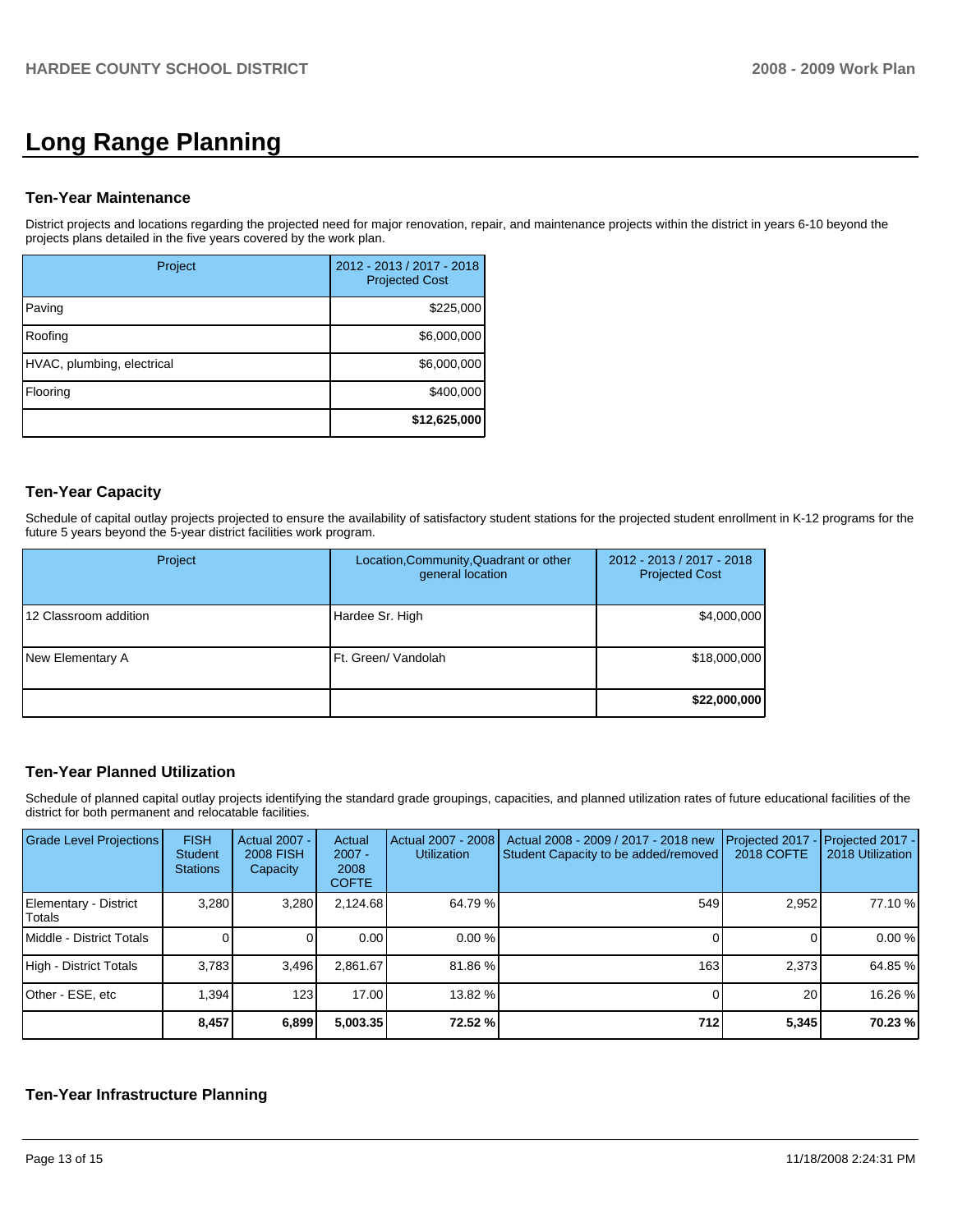#### **Proposed Location of Planned New, Remodeled, or New Additions to Facilities in 06 thru 10 out years (Section 28).**

New elementary school A (500 student stations) is in the vicinity of Ft. Green/ Vandolah to accommodate expected growth.

#### Plans for closure of any school, including plans for disposition of the facility or usage of facility space, and anticipated revenues in the 06 thru 10 out **years (Section 29).**

The District's administrative offices on US 17 will be sold.

#### **Twenty-Year Maintenance**

District projects and locations regarding the projected need for major renovation, repair, and maintenance projects within the district in years 11-20 beyond the projects plans detailed in the five years covered by the work plan.

| Project                    | 2017 - 2018 / 2027 - 2028 Projected Cost |
|----------------------------|------------------------------------------|
| Paving                     | \$500,000                                |
| Roofing                    | \$10,000,000                             |
| HVAC, plumbing, electrical | \$10,000,000                             |
| Flooring                   | \$700,000                                |
|                            | \$21,200,000                             |

#### **Twenty-Year Capacity**

Schedule of capital outlay projects projected to ensure the availability of satisfactory student stations for the projected student enrollment in K-12 programs for the future 11-20 years beyond the 5-year district facilities work program.

| Project               | Location, Community, Quadrant or other<br>general location | 2017 - 2018 / 2027 - 2028<br><b>Projected Cost</b> |
|-----------------------|------------------------------------------------------------|----------------------------------------------------|
| New Sr. High school   | Ft. Green/ Vandolah                                        | \$75,000,000                                       |
| New Jr. High school   | Ft. Green/ Vandolah                                        | \$60,000,000                                       |
| New Elementary school | Ft. Green/ Vandolah                                        | \$25,000,000                                       |
|                       |                                                            | \$160,000,000                                      |

#### **Twenty-Year Planned Utilization**

Schedule of planned capital outlay projects identifying the standard grade groupings, capacities, and planned utilization rates of future educational facilities of the district for both permanent and relocatable facilities.

| <b>Grade Level Projections</b>  | <b>FISH</b><br><b>Student</b><br><b>Stations</b> | Actual 2007 - I<br><b>2008 FISH</b><br>Capacity | Actual<br>$2007 -$<br>2008<br><b>COFTE</b> | <b>Utilization</b> | Actual 2007 - 2008   Actual 2008 - 2009 / 2027 - 2028 new<br>Student Capacity to be added/removed | 2028 COFTE | Projected 2027 - Projected 2027 -<br>2028 Utilization |
|---------------------------------|--------------------------------------------------|-------------------------------------------------|--------------------------------------------|--------------------|---------------------------------------------------------------------------------------------------|------------|-------------------------------------------------------|
| Elementary - District<br>Totals | 3.280                                            | 3.280                                           | 2.124.68                                   | 64.79 %            | 951                                                                                               | 3.500      | 82.72 %                                               |
| Middle - District Totals        |                                                  |                                                 | 0.00                                       | $0.00\%$           |                                                                                                   |            | 0.00%                                                 |